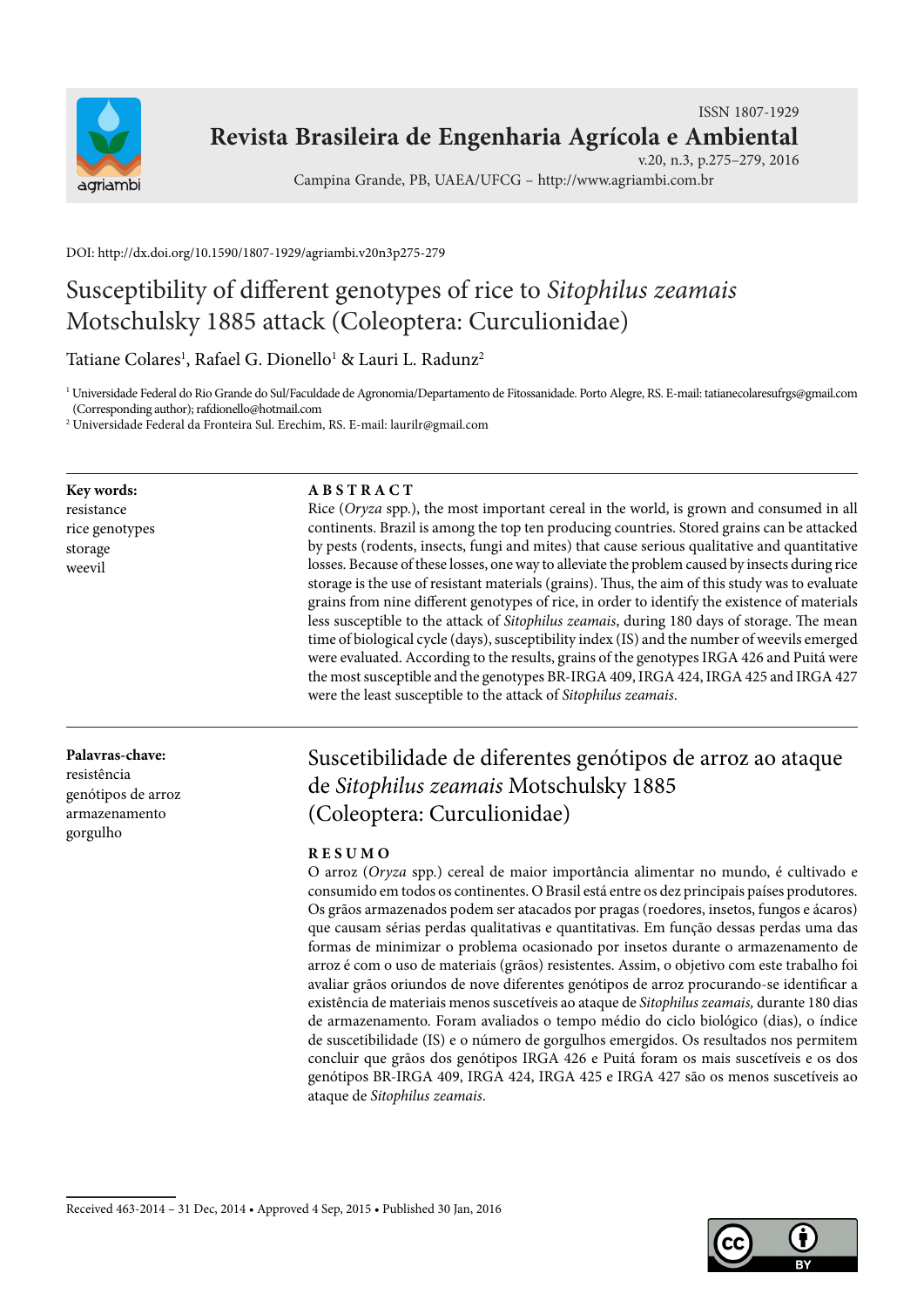#### **INTRODUCTION**

Rice (*Oryza* spp. L.), the most important cereal in the world, is cultivated and consumed in all continents. It stands out for the production and cultivation area, and plays an important strategic role in both economic and social aspects. Approximately 90% of the all the rice in the world is cultivated and consumed in Asia. In this scenario, Latin America occupies the second position in production and the third in consumption (EMBRAPA, 2005; 2011).

According to CONAB (2014), Brazil is among the ten main rice producing countries, with national production of 12.7 million tons in the 2013/2014 season. The state of Rio Grande do Sul is the main producing state, with 61% of this total. Along with the effort to increase production, it is also essential to improve not only the production process, but also the storing conditions, because in the storing phase, according to Lorini (2008) and IBGE (2012), the damages caused by the attack of pests to the grains may reach 10% of the total annual production in Brazil.

In general, grains are attacked by pests during the storage, especially insects and fungi, which cause irreversible losses, whether quantitative or qualitative. For Souza et al. (2012), such damages occur due to the reduction of grain weight, besides commercial devaluation, loss of nutritive value, germination power and contamination by mites and fungi. Additionally, there may be an increase in the number of grains with defects, color alteration or production of mycotoxins during the storage. According to Fontes et al. (2003), the damages caused in the field can be compensated by the recovery of the damaged plant or by the increase in the yield of non-attacked pants; however, the damages in stored grains are irreversible.

Because of these losses, the control of insects in storage systems in Brazil is performed using insecticides that, besides causing death of insects, avoid reinfestation, because they can remain in the grains for longer periods (Hagstrum & Subramanyam, 2006). However, the capacity of the insects to notice chemical substances through sensorial processes may select populations resistant to these products, compromising a good management in pest control (Silva et al., 2014). Furthermore, this method has been questioned because of doubts regarding food safety, since the residues of these insecticides pose risks to animals and human beings and can contaminate the environment.

In order to reduce the high losses during storage, especially with respect to the attack of insects, one alternative to insecticides is the study of resistant genotypes (varieties). This type of management has a series of advantages compared with the use of chemical insecticides, such as: no increase in production costs, no risks to human and animal health, reduction in quantitative and qualitative losses, no pollution to the environment and compatibility with other control strategies, since it does not eliminate natural enemies and does not leave pesticide residues in the food (Mazzoneto & Boiça Júnior, 1999).

Thus, this study aimed to evaluate the susceptibility of rice grains from nine genotypes to infestation and damage of *Sitophilus zeamais*, during 180 days of storage.

#### **Material and Methods**

The experiment started in June 2012 and was installed at the Grain Postharvest Laboratory of the Federal University of Rio Grande do Sul, in the municipality of Porto Alegre-RS, Brazil. Rice (*Oryza sativa* L.) grains came from farmers of the state of Rio Grande do Sul, provided by the IRGA (Rice Institute of Rio Grande do Sul). The genotypes were selected among the most cultivated varieties in Rio Grande do Sul and the grains came from the 2011/2012 season. The nine studied rice genotypes were: BR-IRGA 409; IRGA 417; IRGA 424; IRGA 425; IRGA 426; IRGA 427; Puitá Inta CL; Avaxi CL and Olimar.

The insects used in the experiment were identified at the Federal University of Viçosa (UFV) through the study of their DNA (Corrêa et al., 2012) and belonged to the species *S. zeamais*. These insects were raised in chambers with controlled temperature and  $(25 \pm 2 \degree C)$  and relative humidity  $(60 \pm 5\%)$ , and the food substrate was rice grains from genotype IRGA-416, which was not evaluated in the present study.

Prior to the experiment, the grains were maintained in a freezer at temperature of -20 °C for 10 days, for disinfection and in order to avoid the emergence of eggs from the field.

To verify the susceptibility of rice grains from different genotypes to the attack of insects, these grains were subjected to the no-choice test, because it allows verifying the influence of the genotypes on the biology of the insect.

The no-choice test was performed as follows: 100 g samples of each rice genotype were placed in 300 mL transparent plastic containers, along with 30 unsexed adult insects of *S. zeamais*, (Guzzo et al., 2002; Herrmann et al., 2009; Marsaro Júnior & Vilarrinho, 2011; Vásquez-Castro et al., 2012; Sousa et al., 2013) and covered with voile fabric to prevent the escape of insects. No disinfection was performed in the control treatment, which consisted of only rice grains. All the containers were maintained for seven days under controlled temperature of 25 ºC, to allow the oviposition of insects on the grains. Then, the insects were removed and, after 15 days, daily observations started in order to evaluate the emergence. Emerged insects were removed from the containers and counted until emergence stopped.

After this procedure, development cycle duration (egg to adult emergence) and the number of emerged insects were calculated and the index of susceptibility (IS) was determined according to Dobie (1977), which is based on the analysis of the number of daily emerged weevils, along the mean development time, after infestation of the genotypes with *S. zeamais*, according to Eqs. 1 and 2:

$$
IS = \frac{\ln \sum x}{T} \times 100
$$
 (1)

$$
T = \frac{\sum (x \cdot y)}{\sum x}
$$
 (2)

where:

IS - index of susceptibility;

ln - natural logarithm;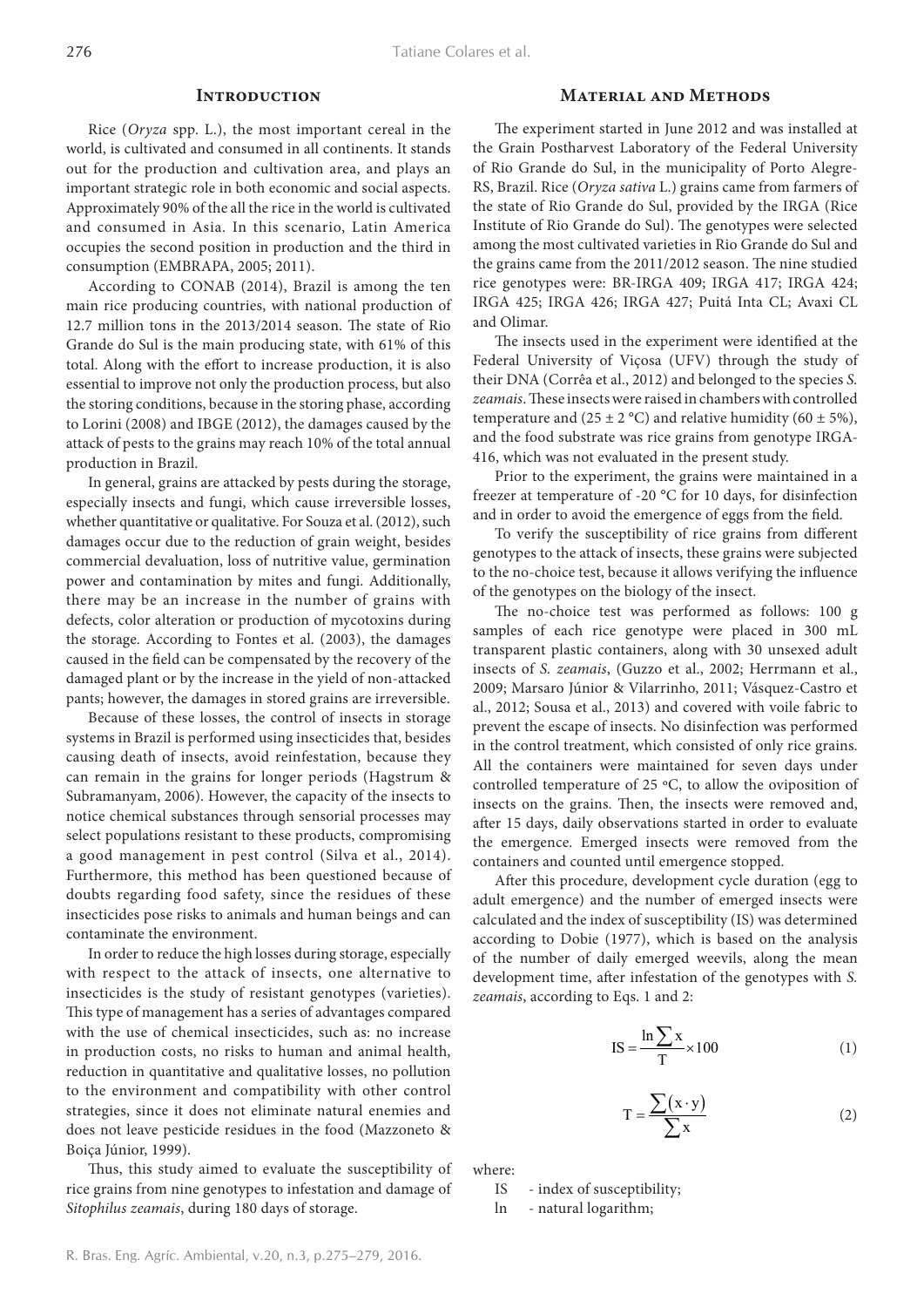$\Sigma$ x - sum of the number of emerged weevils for each hybrid;

- T mean time for weevils to complete biological cycle;
- X number of weevils emerged daily; and
- Y number of days from infestation to emergence.

Additionally, the potential of grain losses (PL) was evaluated through the observation of presence/absence of fissures between the palea and the lemma, and estimated using 250 grains from each rice genotype, according to Ribeiro et al. (2012), through Eq. 3:

$$
PL\% = \frac{NGF}{N} \times 100
$$
 (3)

where:

NGF - number of grains with fissures in the sample; and N - sample size.

The experiment was set in a completely randomized design, with nine treatments (rice genotypes) and four replicates. The obtained data were initially subjected to analysis of variance (F test) and, when significant, to Tukey test ( $p \le 0.05$ ) using the statistical program SAS<sup>\*</sup>.

The genotypes were also subjected to hierarchical cluster analysis, based on the nearest neighbor through the Euclidean distance matrix and graphically arranged in a dendrogram using the program SPSS 20°.

#### **Results and Discussion**

The data referring to the mean values of biological cycle (days), index of susceptibility (IS) and number of weevils emerged, obtained in the no-choice test, are described in Table 1.

According to the observed results (Table 1), the genotypes IRGA 425, Puitá, Avaxi, Olimar and IRGA 427 promoted the longest biological cycle for the insects. On the other hand, the shortest biological cycle was promoted by the genotypes BR IRGA 409, IRGA 424, IRGA 426 and IRGA 417.

The longer the biological cycle of these insects, the less susceptible the genotypes are and vice versa (Herrmann et al., 2009). Guzzo et al. (2002), evaluating the susceptibility of

Table 1. Mean values of biological cycle (BC), index of susceptibility (IS) and number of weevils emerged (NWE) in nine rice genotypes during 180 days of storage

| <b>Genotype</b> | BC<br>(days) | IS          | <b>NWE</b> |
|-----------------|--------------|-------------|------------|
| <b>IRGA 425</b> | 35.35a       | 4.07 f      | 4.50e      |
| Puitá           | 34.55 a      | $11.54$ ab  | 54.53 a    |
| Avaxi           | 34.34 a      | $9.13$ $cd$ | 24.33 cd   |
| Olimar          | 33.31 ab     | 10.10 abc   | 31.00 bc   |
| <b>IRGA 427</b> | 32.81 abc    | 6.18e       | 6.25e      |
| BR-IRGA 409     | 31.21 bcd    | 7.51 de     | 9.50e      |
| <b>IRGA 424</b> | 30.85 bcd    | 7.17e       | 9.00e      |
| <b>IRGA 426</b> | 33.43 cd     | 11.61a      | 33.50 b    |
| <b>IRGA 417</b> | 29.76 d      | 9.81 bc     | 21.50d     |

\*Means followed by the same lowercase letter in the column do not differ statistically by Tukey test ( $p \le 0.05$ ); CV: BC = 3.28%; IS = 8.57% and NWE = 12.86%

corn grains from two varieties to *S. zeamais*, observed variation of 43.3 to 49.9 days in the biological cycle of this species. Marsaro Júnior et al. (2008) observed that the biological cycle of *S. zeamais* ranged from 39.6 to 45.5 days, in different corn varieties, indicating that there are differences between distinct types of grains, as well as between genotypes, which was evidenced in the present study with rice, for the different genotypes studied. In the present study, the least susceptible genotypes regarding the parameter of biological cycle were IRGA 425, Puitá, Avaxi, Olimar and IRGA 427. According to Lorini (2008), the cycle from egg to adult emergence, for *Sitophilus zeamais*, is approximately of 34 days, similar to the results found in the present study.

It is also possible to observe (Table 1) that the genotype IRGA 426 showed the highest mean for the index of susceptibility (IS), but did not differ from Puitá and Olimar. On the other hand, the genotype IRGA 425 showed the lowest IS and differed statistically from all the others. According to Herrmann et al. (2009), the higher the index of susceptibility, the more susceptible the varieties can be considered. According to Gomes & Santos (1993), the index of susceptibility (IS) is correlated with important genetic factors of susceptibility, such as grain weight loss, number of F1 descendants, grain hardness and insect reproduction rate. Therefore, the genotype IRGA 425 was less susceptible to this pest, while IRGA 426, Puitá and Olimar were more susceptible. The variation in the results obtained in the present study (4.07 to 11.61) is similar to variations found by other authors, such as Santos et al. (2006), who reported variation from 7.58 to 10.73, Marsaro Júnior et al. (2008) from 8.45 to 10.23, Herrmann et al. (2009) from 1.7 to 7.0 and Mikami et al. (2012) from 2.8 to 4.6, all of them for the same pest, but in corn grains. However, still according to Table 1, regarding the number of emerged weevils, the highest number of emerged insects of the species *S. zeamais* occurred in the genotype Puitá, while the lowest number occurred in the genotypes BR-IRGA409, IRGA 424, IRGA 427 and IRGA 425. The total variation of emerged insects in the present study was from 4.5 to 54.53, indicating the existence of important differences between the evaluated rice genotypes.

According to Guzzo et al. (2002), besides the previously mentioned factors, one of the most important indicators of antibiosis is larval death, which can be evidenced by the low number of emerged adults, as in the case of BR-IRGA 409, IRGA 424, IRGA 427 and IRGA 425, which showed the lowest values of emerged insects. The same authors observed variation of  $12 \pm 5.87$  to  $49 \pm 7.62$  emerged insects in six corn genotypes. Boiça Júnior et al. (1997), evaluating 11 corn genotypes, observed variation of  $5.00 \pm 1.88$  to  $24.2 \pm 3.28$  emerged insects, while Herrmann et al. (2009) reported variation of 3.0 to 36.3 emerged insects in 10 corn varieties and Mikami et al. (2012) found variation of  $23 \pm 8$  and  $84.6 \pm 7$  emerged insects in 13 corn genotypes. All of these studies used the species *S. zeamais*.

According to Marsaro Júnior et al. (2008), there is a strong relationship between insect cycle and the number of emerged adult insects. Thus, it is assumed that the product becomes more susceptible as the number of emerged insects increase and emergence time decreases, and less susceptible as the cycle increases and the number of insects decreases.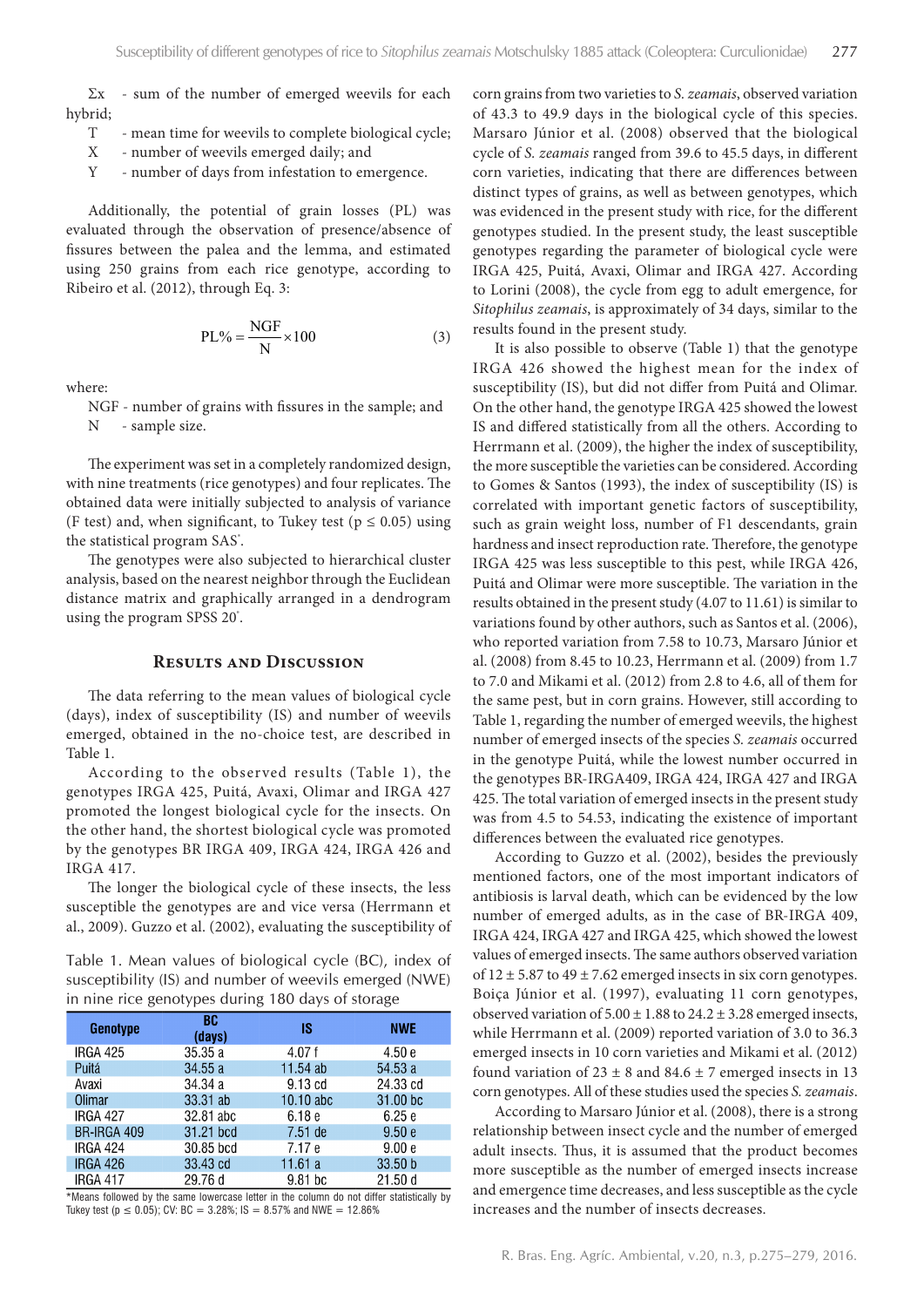The genotype Puitá showed higher number of emerged weevils and index of susceptibility, but with longer biological cycle. The genotype IRGA 426, besides having lower number of days for the insect to complete its biological cycle, had the highest index of susceptibility and showed the second highest number of emerged insects. These two genotypes showed the highest susceptibility for all the parameters evaluated so far.

The genotype IRGA 426 showed the highest potential of loss and number of grains with fissures (Table 2), statistically differing from the others.

These values corroborate the previously shown results. The genotype IRGA 426 is one of those with highest susceptibility to the attack of insects and the genotypes Olimar, IRGA 425 and IRGA 427 are the least susceptible to *S. zeamais*. The index of susceptibility is related to the number of grains with fissures, since the insects attacking rice grains lay eggs on damaged grains or grains with fissures between the palea and the lemma, consequently causing greater potential of loss.

Ribeiro et al. (2012), in a study with 14 rice genotypes, observed variation in the percentage of losses of 1.1 to 44.75%, showing that this is also an important parameter to evaluate the susceptibility of rice grains to storage pest insects.

Link & Rosseto (1972) reported that the susceptibility of genotypes can be defined through the evaluation of grains with respect to the existence of fissures between the palea and the lemma.

According to the analysis of variance by F test, the five studied variables showed significant effect. The dendrogram resulting from the cluster analysis of these variables is shown in Figure 1.

As shown in Figure 1, from the joint analysis of the 5 responses (cycle, IS, emerged weevils, PL and NGF), considering the Euclidean distance of 6, it can be inferred that the grains of the genotypes BR-IRGA 409, IRGA 424, IRGA 425 and IRGA 427 were the least susceptible to *S. zeamais*. Likewise, the genotypes Avaxi, Olimar and IRGA 417 have intermediate susceptibility, while IRGA 426 and Puitá were the most susceptible to *S. zemais*, i.e., they have higher possibility of losses caused by this pest.

According to Ribeiro et al. (2012), the opening in the husk of the grains allows the infestation of *S. oryzae* and *S. zeamais*  in rice varieties and this characteristic is undesirable for the selection of genotypes with resistance to pests of stored grains. Therefore, in the present study and in general, the genotypes with lower number of grains with fissures were the most

Table 2. Mean values of potential of loss (PL%) and number of grains with fissures (NGF) in nine rice genotypes, during 180 days of storage

| <b>Genotypes</b> | <b>PL (%)</b>      | <b>NGF</b>         |
|------------------|--------------------|--------------------|
|                  |                    |                    |
| <b>IRGA 426</b>  | 8.00a              | 20.00 a            |
| <b>IRGA 417</b>  | 5.20 <sub>b</sub>  | 13.00 <sub>b</sub> |
| Puitá            | 4.66 <sub>bc</sub> | 11.66 bc           |
| BR-IRGA 409      | 3.73 cd            | 9.33 cd            |
| <b>IRGA 424</b>  | 3.60 <sub>cd</sub> | 9.00 <sub>cd</sub> |
| Olimar           | $3.20$ de          | 8.00 de            |
| <b>IRGA 425</b>  | 2.20 <sub>ef</sub> | 5.50 ef            |
| <b>IRGA 427</b>  | $2.20$ ef          | $5.50$ ef          |
| Avaxi            | 2.00 f             | 5.00f              |

\*Means followed by the same lowercase letter in the column do not differ statistically by Tukey test ( $p \le 0.05$ ); CV: PL = 10.43% and NGF = 10.44%



Figure 1. Hierarchical cluster dendrogram from the Euclidean distance for nine rice genotypes, during 180 days of storage, regarding the susceptibility to the attack

resistant to the attack of *S. zeamais*. However, other factors may be involved, such as grains hardness and chemical composition. According to Marsaro Júnior et al. (2005), the high lipid content and the presence of amylase inhibitors in corn grains prolong the biological cycle of corn weevil and, consequently, increase the resistance of the genotypes, factors that can also contribute to the resistance of rice cultivars. However, these authors observed that the contents of proteins and carbohydrates in the grains do not influence the resistance of corn grains to the attack of this insect.

The results obtained in this study corroborate those reported by Fontes et al. (2003), Sousa et al. (2010), Vasconcellos et al. (2013) and Silva et al. (2014), who also observed difference in susceptibility to *S. zeamais* between different rice genotypes. Thus, researches in this field are of great importance, because there are not many studies evaluating the resistance of rice grains to the attack of *S. zeamais*. These results can significantly contribute to the reduction in the use of pesticides in the control of storage pests, allowing the supply of grains free from the residues of these products, a requirement from the consumers that has greatly increased in the last years.

#### **Conclusions**

1. Grains of the genotypes IRGA-426 and Puitá are the most susceptible to the attack of *Sitophilus zeamais*.

2. Grains of the genotypes BR-IRGA 409, IRGA 424, IRGA 425 and IRGA 427 are the least susceptible to the attack of *Sitophilus zeamais*.

#### **Literature Cited**

- Boiça Júnior, A. L.; Lara, F. M.; Guidi, F. P. Suscetibilidade de genótipos de milho ao ataque de *Sitophilus zeamais* (Mots.) (Coleoptera: Curculionidae). Anais Sociedade Entomológica do Brasil, v.26, p.481-485, 1997. http://dx.doi.org/10.1590/S0301- 80591997000300010
- CONAB Companhia Nacional de Abastecimento. Acompanhamento da safra brasileira: Grãos: Safra 2013/2014. 2014. http://www. conab.gov.br/OlalaCMS/uploads/arquivos/14\_03\_12\_08\_41\_24\_ boletim\_graos\_marco\_2014.pdf. 19 Set. 2014.